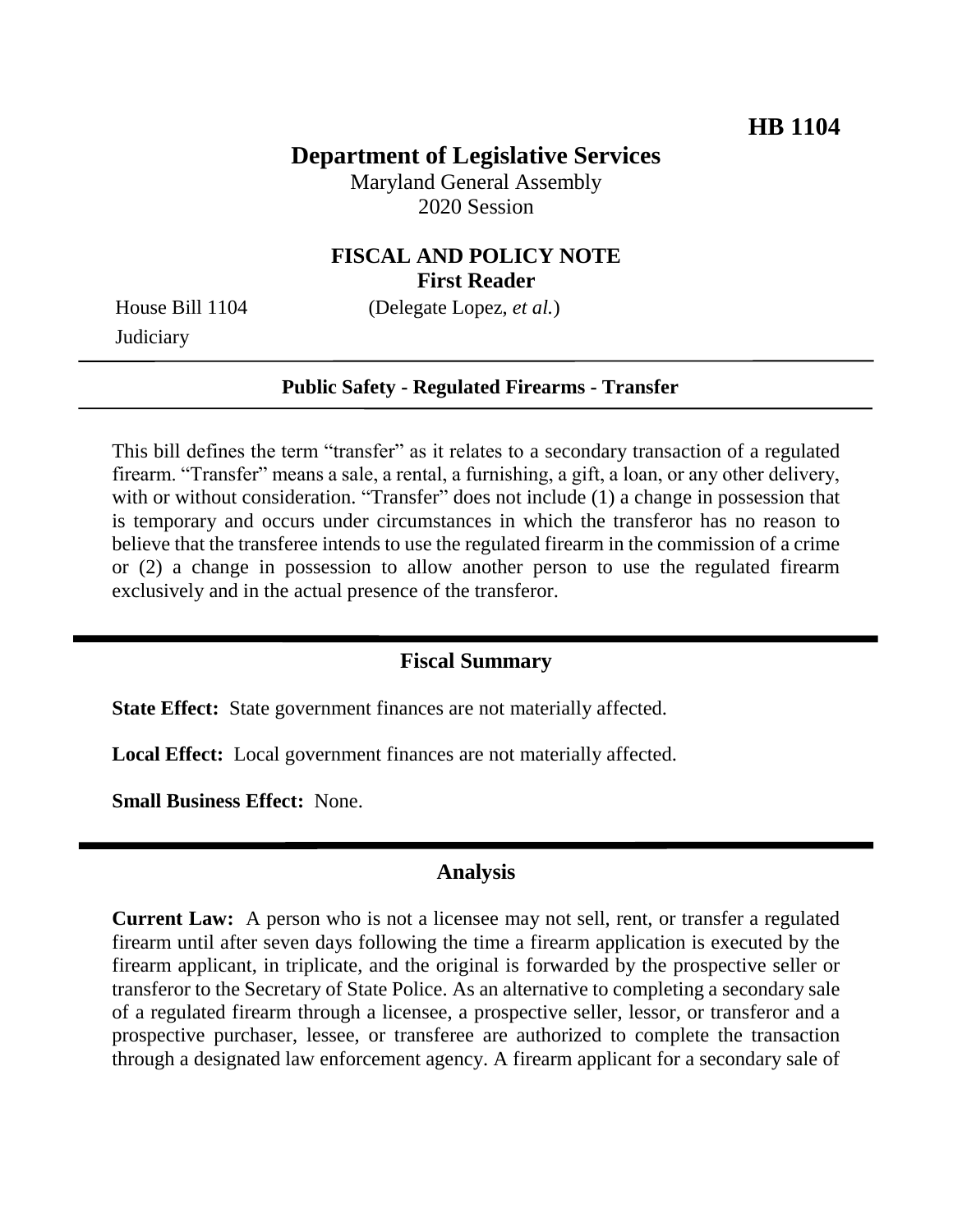a regulated firearm through a licensee must pay to the licensee a processing fee not exceeding \$20.

A person must complete the sale, rental, or transfer of a regulated firearm within 90 days after the firearm application was stamped by the Secretary as not being disapproved. If the sale, rental, or transfer of a regulated firearm is not completed within 90 days after the firearm application was stamped by the Secretary as not being disapproved, a person must return the firearm application to the Secretary within 7 days. The Secretary must void a firearm application returned under this provision.

A person who sells, rents, or transfers a regulated firearm in compliance with these provisions must forward a copy of the written notification of the completed transaction to the Secretary of State Police within seven days after delivery of the regulated firearm. The notification must contain an identifying description of the regulated firearm, including its caliber, make, model, any manufacturer's serial number, and any other special or peculiar characteristic or marking by which the regulated firearm may be identified.

The Secretary of State Police is required to maintain a permanent record of all notifications received of completed sales, rentals, and transfers of regulated firearms in the State.

A person who knowingly participates in the illegal sale, rental, transfer, purchase, possession, or receipt of a regulated firearm in violation of these provisions is guilty of a misdemeanor and on conviction subject to maximum penalties of five years imprisonment and/or a \$10,000 fine.

**Background:** In *Chow v. State*, 393 Md. 431, the Court of Appeals of Maryland considered whether the word "transfer," as used in State statutes relating to handguns, encompasses only permanent exchanges of handguns between individuals or whether it refers more broadly to all exchanges of handguns, permanent or temporary. The court held that the word "transfer" in the relevant statute refers only to permanent exchanges and, thus, a temporary handgun exchange was not a violation of the statute. As a result, State prosecutors seeking to prove a transfer of a firearm must show that the firearm was given permanently and not lent temporarily.

## **Additional Information**

**Prior Introductions:** None.

**Designated Cross File:** None.

HB 1104/ Page 2 **Information Source(s):** Department of State Police; Department of Legislative Services